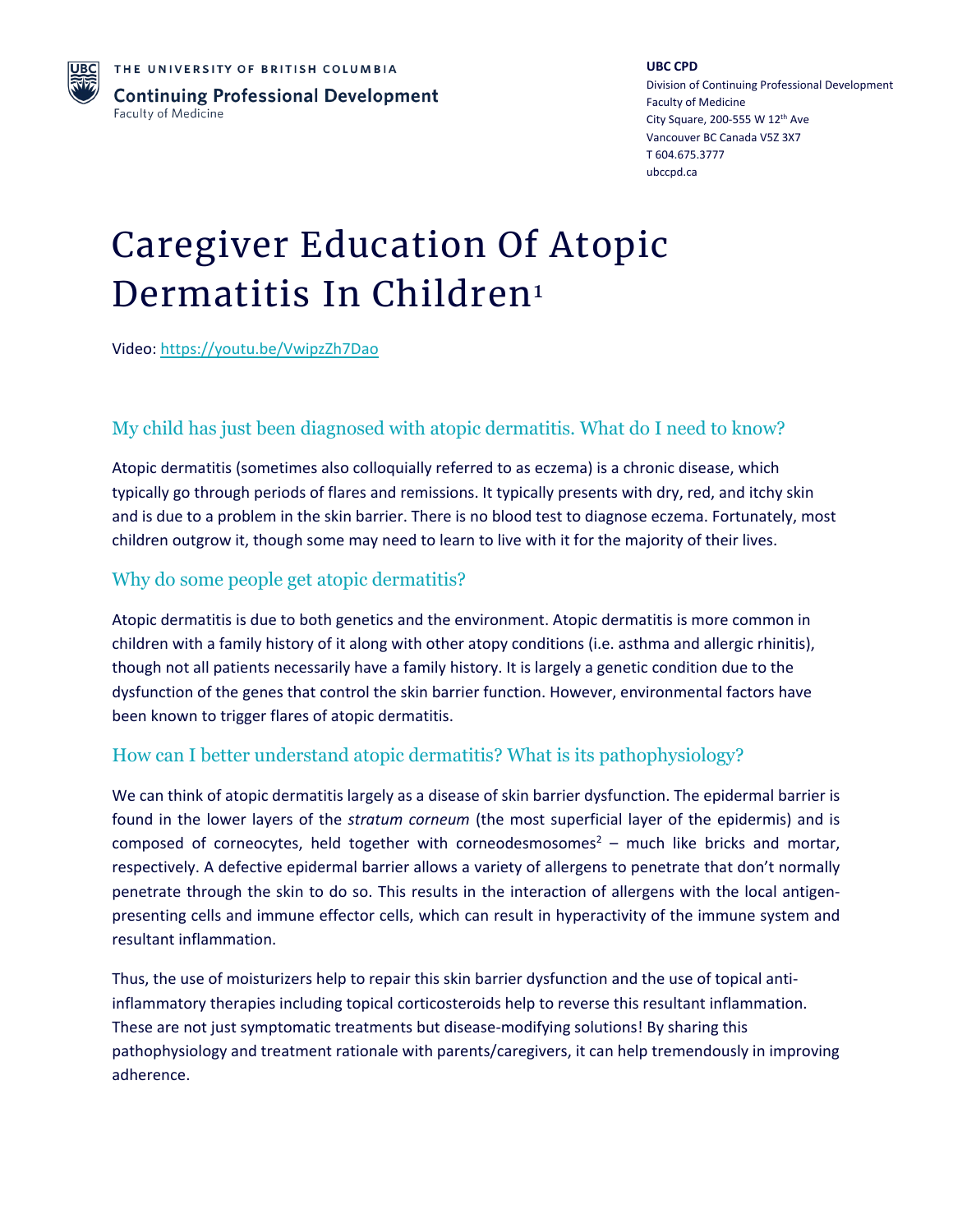## Can atopic dermatitis be cured?

While there is no cure for AD, it can be effectively managed with an appropriate treatment plan, such as the Atopic Dermatitis Action Plan.

#### How do we treat my child's atopic dermatitis?

The main goal in treating AD is to prevent flares and decrease itching. Because the root of the problem is the skin barrier, a critical part of the treatment for every patient with atopic dermatitis is routine gentle skin care including liberal use of moisturizers. Moisturizers should be applied at least twice daily and immediately after water exposure such as showering or bathing. In general, thicker moisturizers are more effective – for instance, ointments are better than creams and creams better than lotions.

# My child often gets AD flares. What should be done?

Eczema flares can be managed by hydrating the skin with appropriate bathing and liberal moisturizer use, as well as by reducing inflammation with topical anti-inflammatory medications such as topical corticosteroids, which are prescribed based on their strengths. Please ask your physician for a personalized version of your Atopic Dermatitis Action Plan.

### When should treatment for flares begin and end?

Atopic dermatitis flares should be treated as soon as they are noticed, i.e. at the first signs of itch, redness, and scaling. In addition, treatment should not be stopped too soon – the skin should be completely clear before stopping treatment. All too often, treatment is started too early before the skin is fully clear, causing the skin to rapidly worsen again.

#### How much topical corticosteroids should be used?

One fingertip unit (FTU) is the amount of topical from the fingertip to the first bend in the finger.

This will generally cover an area equal to two palms.

#### What else should I know about topical corticosteroids?

Although there are many different names and percentages of topical steroids, they are not all the same – don't be fooled by their percentages!

Though their side-effect lists may be similar (e.g. skin thinning, straie, dyspigmentation), topical corticosteroids are divided into 7 classes by potency (with class 1 being the most potent and class 7 being the least) and are prescribed carefully based on anatomical location to treat the inflammation of AD.

#### What is an approximate timeline for clearance of flares?

Atopic dermatitis lesions should be able to be improved within 2 weeks if the medication is appropriate.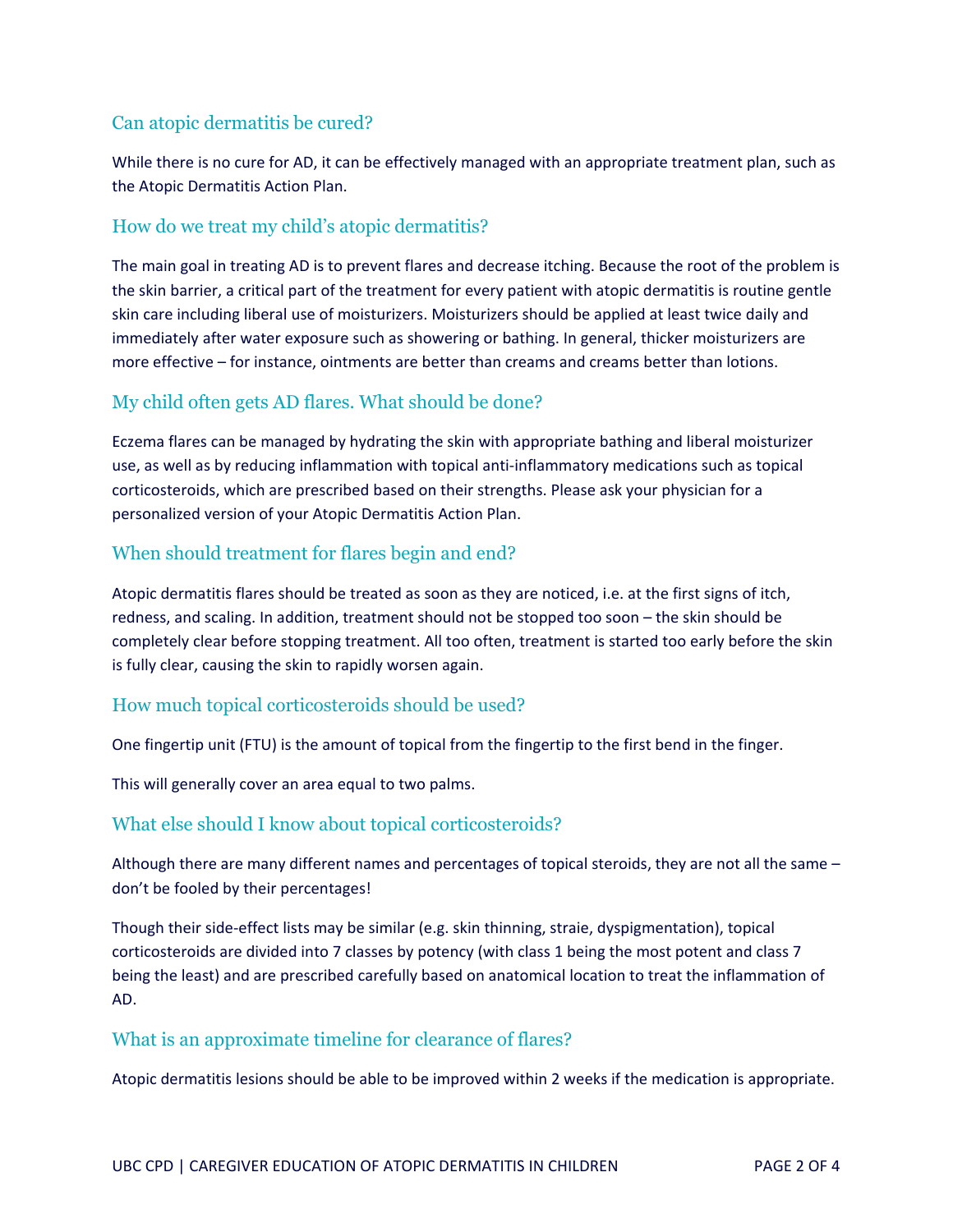### Besides adhering to prescribed treatments, are there any things my child should avoid?

Yes, it is just as important to attempt to identify and avoid triggers, known as 'atopy triggers'. Common triggers include fragrances in soaps and other self-care products, fabrics such as wool, overheating and sweating, as well as dry, seasonal weather. It is important to note that even when triggers are strictly avoided, flares can still occur.

#### Is there anything else to do to prevent or treat flares?

Keeping your child's nails cut short has been advised in order to reduce the itch-scratch cycle.

Bleach baths and wet wraps for flares may also be helpful!

Oral sedating antihistamines can be prescribed and may be helpful in children when AD interferes with nighttime sleeping. Atopic dermatitis has been called "the itch that rashes".

### After the AD flares have cleared, I have noticed some white or dark spots on my child's skin. Are they harmful?

No, these are not harmful and will usually fade with time. Atopic dermatitis can often leave behind lighter or darker spots after being treated and can be referred to as "post-inflammatory hypopigmentation/hyperpigmentation". Usually, this is caused by the AD itself as opposed to the treatment.

#### What is the biggest barrier to treating atopic dermatitis?

Great question! The most significant barrier to treatment is poor adherence. Treating atopic dermatitis is a lot of work and requires persistence and diligence. Some children and families do not like the feel of the creams and flexibility may be necessary to find a long-term solution works for them. This is why healthcare provider counselling is so important. Patient education can help to improve adherence and improve this barrier.

#### Would allergy testing my child be helpful?

No, broad panel allergy testing is not recommended in routine atopic dermatitis without the presence of signs and symptoms of an IgE-mediated allergy. If you have a specific allergy concern, that is worth discussing with your physician. Children with atopic dermatitis do have higher rates of food allergies, but atopic dermatitis itself is not caused by a food allergy.

Unfortunately, some patients are offered a blood test (called a food sensitivity test) from an alternative healthcare provider (often a naturopath or homeopath). While this may seem helpful, almost all patients who have this testing done have positive test results to multiple foods even though they are not allergic. This testing method has been widely disproven, and does not identify food allergies. This testing often leads to families avoiding health foods when this is not necessary, and putting their child at risk to develop a food allergy through unnecessary avoidance.